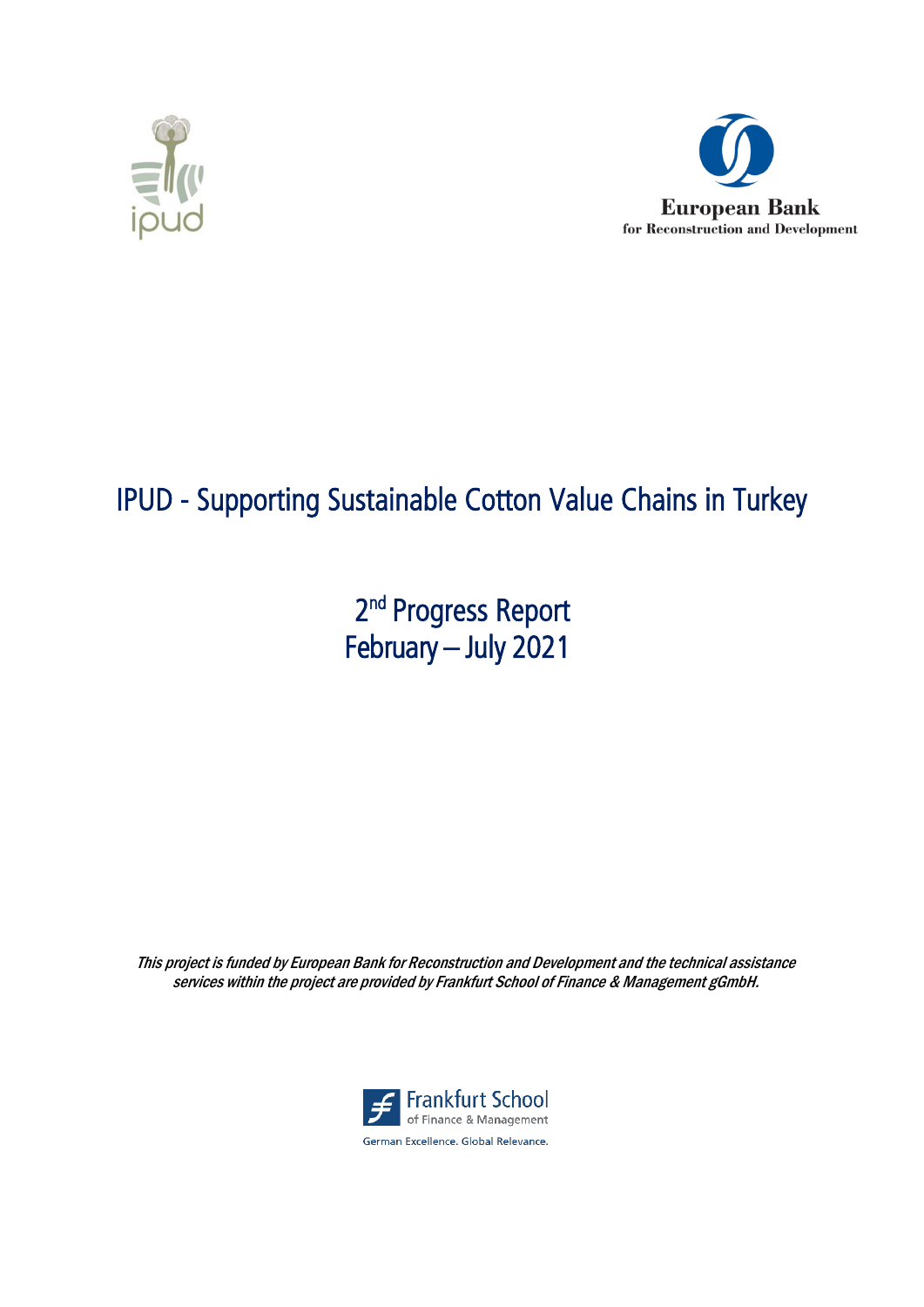

# Table of Contents

| $\mathbf{1}$ |                   |
|--------------|-------------------|
|              |                   |
|              |                   |
|              |                   |
| 1.4          |                   |
|              |                   |
|              | 1.2<br>1.3<br>1.5 |

## Annexes

- Annexe 1 ToT Materials Annexe 2 – ToT Schedule Annexe 3 – Ginner Needs Analysis Survey Form Annexe 4 – Ginner Needs Analysis Survey Answers Annexe 5 – Ginner Needs Analysis Report Annexe 6 – Activities Done within the Pilots Annexe 7 – Estimated Pilot Budget
- Annexe 8 Mapping Report

# List of Tables

| <b>TII</b> |  |  |  |
|------------|--|--|--|
|------------|--|--|--|

# List of Figures

| Figure 1. Clasroom and field training on the used digital solutions 13  |  |
|-------------------------------------------------------------------------|--|
| Figure 2. Soke district sustainable hotspot map for BCI principles.  15 |  |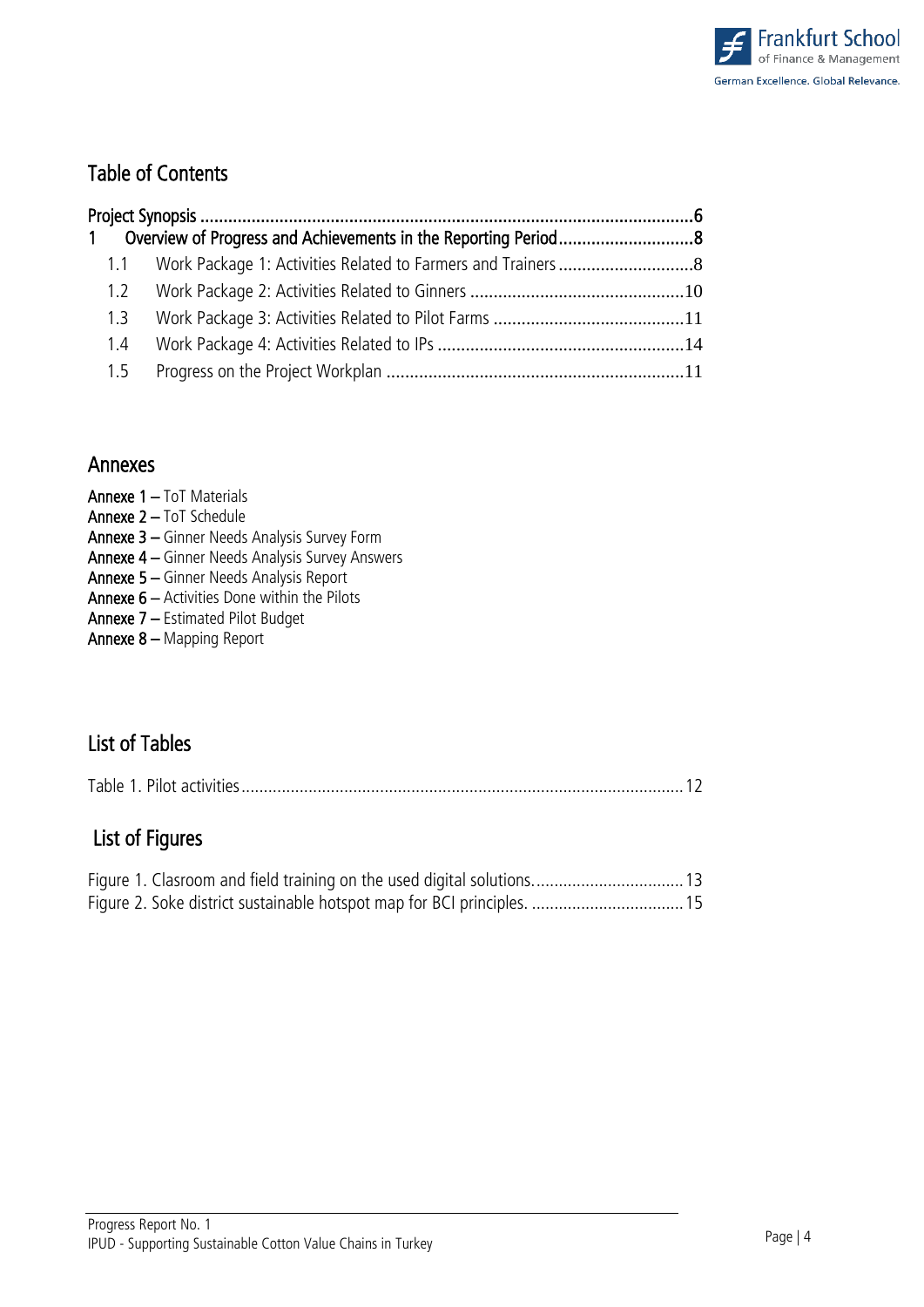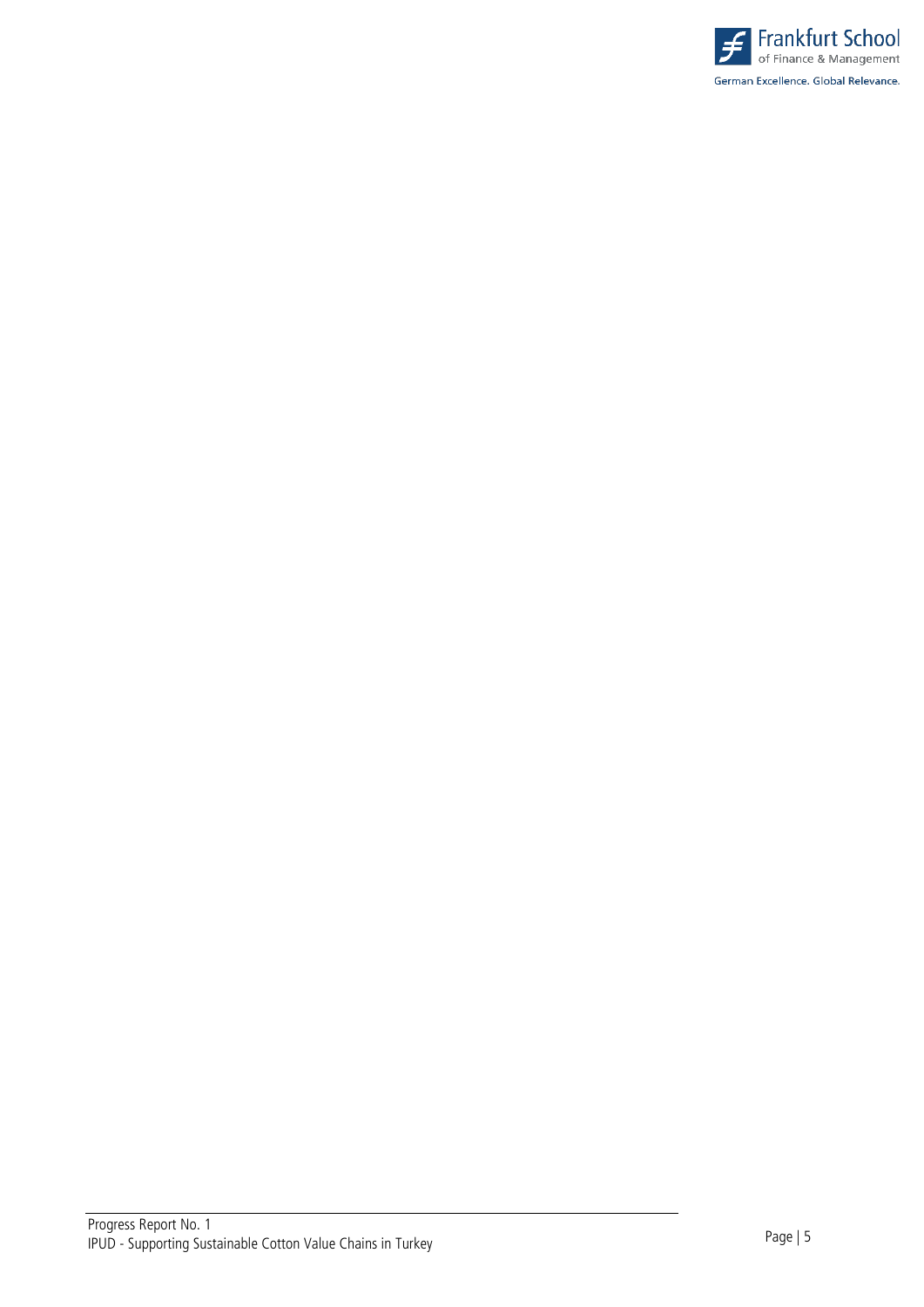

# <span id="page-3-0"></span>Project Synopsis

| Project Title: | C45379/13014/88110 for Turkey: Supporting BCI standards in Turkey<br>through Technical Advisory |
|----------------|-------------------------------------------------------------------------------------------------|
| Country:       | Turkey                                                                                          |

# Programme Design:

Supporting Sustainable Cotton Value Chains in Turkey is a comprehensive project developed by the EBRD and IPUD which aims to increase the efficiency of cotton farming in Turkey by developing and introducing best practices and a sustainable cotton standards system that meets the requirements of BCI-compliant cotton production, thus overall improving the environmental, economic and social impact of cotton production in Turkey.

# Objective:

The project's overall objective is to develop the capacities of Implementing Partners (IPs), field facilitators, farmers and ginners to improve the adoption of BCI standards and the efficiency of cotton farming in Turkey. The assignment has six specific objectives supporting the overall objective:

- Provide technical and agronomist advice and development of training materials to enable cotton farmers, ginners and trainers to meet and adhere to the Better Cotton Principles and Criteria;
- Giving ToTs by carrying out training activities on each BCI principle for IP staff (e.g. IP Manager, Project Coordinator, Producer Unit Manager (PU), Field Facilitator (FF)) Activities to include technical aspects of each principle and methods for delivery to farmers;
- Work with other stakeholders to set up demo farms and hold on-farm practical training to cover and demonstrate aspects of good practice in cotton-growing;
- Hold a general recruiting and training event to raise awareness among ginners on relevant topics;
- One-to-one advisory services for selected ten BC ginners and;
- One-to-one capacity-building support to IPs on determining the sustainability hotspots in the regions they work in, designing a Continuous Improvement Plan (CIP) on training priorities supports the adoption of more sustainable farming practices, and improving their capacity on the mapping of agricultural resources.

# Expected Programme Outputs:

Project expected to achieve the following outputs:

### a) Under the Advisory for Farmers:

- Farmer training modules and materials developed and accepted by the EBRD on five principles;
- A Training of Trainers program;
- ToT Handbook prepared and distributed to IPs;
- ToT Trainings delivered for two IPs in two regions for all IP Staff (at least 15 persons);
- Mapping methodology (water, soil and biodiversity) for IPs provided and accepted by the EBRD;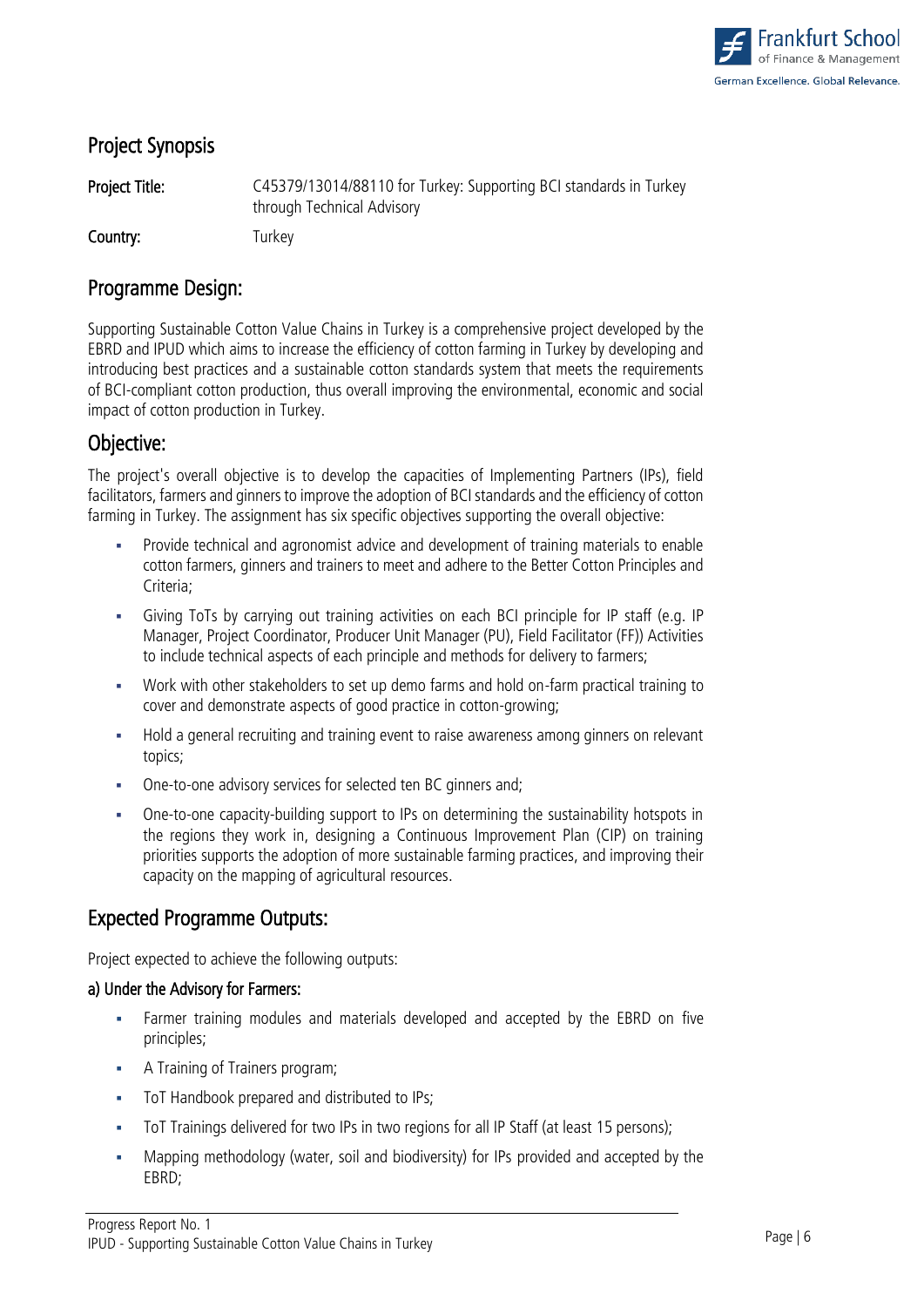

- Set-up and operation of 4 pilot farms in 2 IPs. A report on the success of the pilots with recommendations of improvements
- A report completed with resources mapped in two pilot villages and four pilot farmers;
- A report on the success of the FT & ToT programme with recommendations for improvement.

#### b) Under the Advisory for Ginners:

- Ginners training programme modules and materials developed and accepted by EBRD and IPUD;
- **EXEDENT** Assessment Report on Health & Safety, fibre quality-related issues, process management conditions of ten ginners;
- **EXECT:** Assessment Report on structural ginning improvement needs for ten ginners;
- Report on one-to-one advisory services provided to ten ginners (including a note on required structural ginning improvements /Capex investments and financing developed and discussed with ginners);
- Report on general advisory on ginner activities successes and improvement suggestions.

#### c) Under the Advisory for Implementing Partners:

▪ Sustainability hotspots are chosen and Continuous Improvement Programs (CIP) designed for two Producer Unit managers (PUs) per IP; the total of four PUs will receive CIP; a report prepared for the usability of CIP.

| Project starting date: | November 10, 2020                                 |
|------------------------|---------------------------------------------------|
| Project duration:      | 13 months (November 19, 2020 – December 31, 2021) |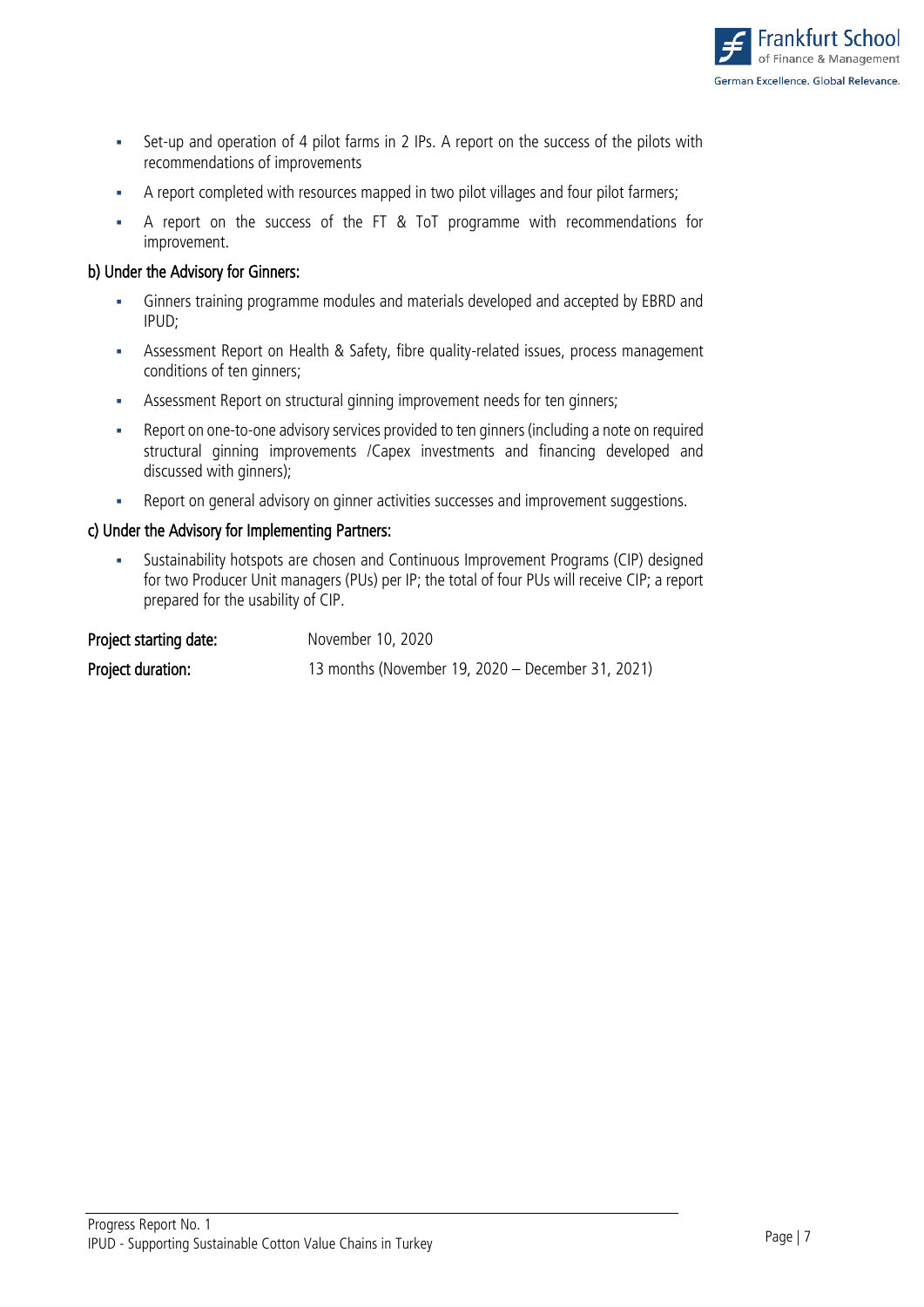

# <span id="page-5-0"></span>1 Overview of Progress and Achievements in the Reporting Period

This report explains the work packages of the Technical Consultancy (TC) activities and summarises the progress and achievements as to the different work packages during November 2020 – January 2021 period.

### <span id="page-5-1"></span>1.1 Work Package 1: Activities Related to Farmers and Trainers

#### Work Package 1: Activities Related to Farmers and Trainers

#### Objective:

To increase farmers' and trainers' capacity through a farmer training and training of trainers (ToT) programme.

#### Activities – Phase I

- $\checkmark$  Develop a farmer-training programme (FT) on five principles
- $\checkmark$  Develop a training of trainers (ToT) programme
- $\checkmark$  Develop a survey method to measure the impact of the FT and ToT programme
- $\checkmark$  ToT Handbook preparation and distribution to IPs
- Delivery of ToTs for two IPs in two regions for all IP Staff (Canbel and WWF)
- $\checkmark$  Participate in observing FTs to measure the success of the FTs and ToTs\*
- $\checkmark$  Report on the success of the ToT/FT training with the recommendation of improvements

#### Outputs:

- $\checkmark$  Survey for farmers and trainers;
- $\checkmark$  Farmer training modules and materials;
- $\checkmark$  A Training of Trainers program;
- $\checkmark$  ToT Handbook prepared and distributed to IPs;
- $\checkmark$  ToT Trainings delivered for two IPs in two regions for all IP Staff (at least 15 persons);

#### Development of the ToT Materials

Following the identification of the needs of IPs' trainers in the period of the first progress report, the project team started to develop ToT materials. For this activity, seven training presentations were prepared and delivered to IPUD for their review and comments. After that, the consultant team has finalized these materials for the ToT activities. The developed training topics are: 1) Agricultural Extension and Communication with Farmers, 2) Soil Management and Cotton Fertilization, 3) Irrigation and Water Management, 4) Plant Protection and Integrated Pest Management – 1, 5) Plant Protection and Integrated Pest Management  $-2$  (protection equipment, spraying machines, toxicology etc.), 6) Biodiversity and 7) Harvest and Fibre Quality. These training materials are presented in Annex 1 of this report (in Turkish). Only, Pest Management – 2 training was revised during the training and the trainer added additional topics and the revised version of this training will be presented in the next progress report.

#### Delivery of Training of Trainers Programme

After the preparation of ToT materials, IPUD and the consultant team were planned the programme and delivery method of the ToT. Due to the Covid pandemic, the project team decided to divide ToT into two parts as online training via Zoom in May, June and July 2021; and conducting a classroom and on-site training in September and October 2021. In addition to that, the farmer training will continue until the December. The main aim of the second part of training is to understand the issues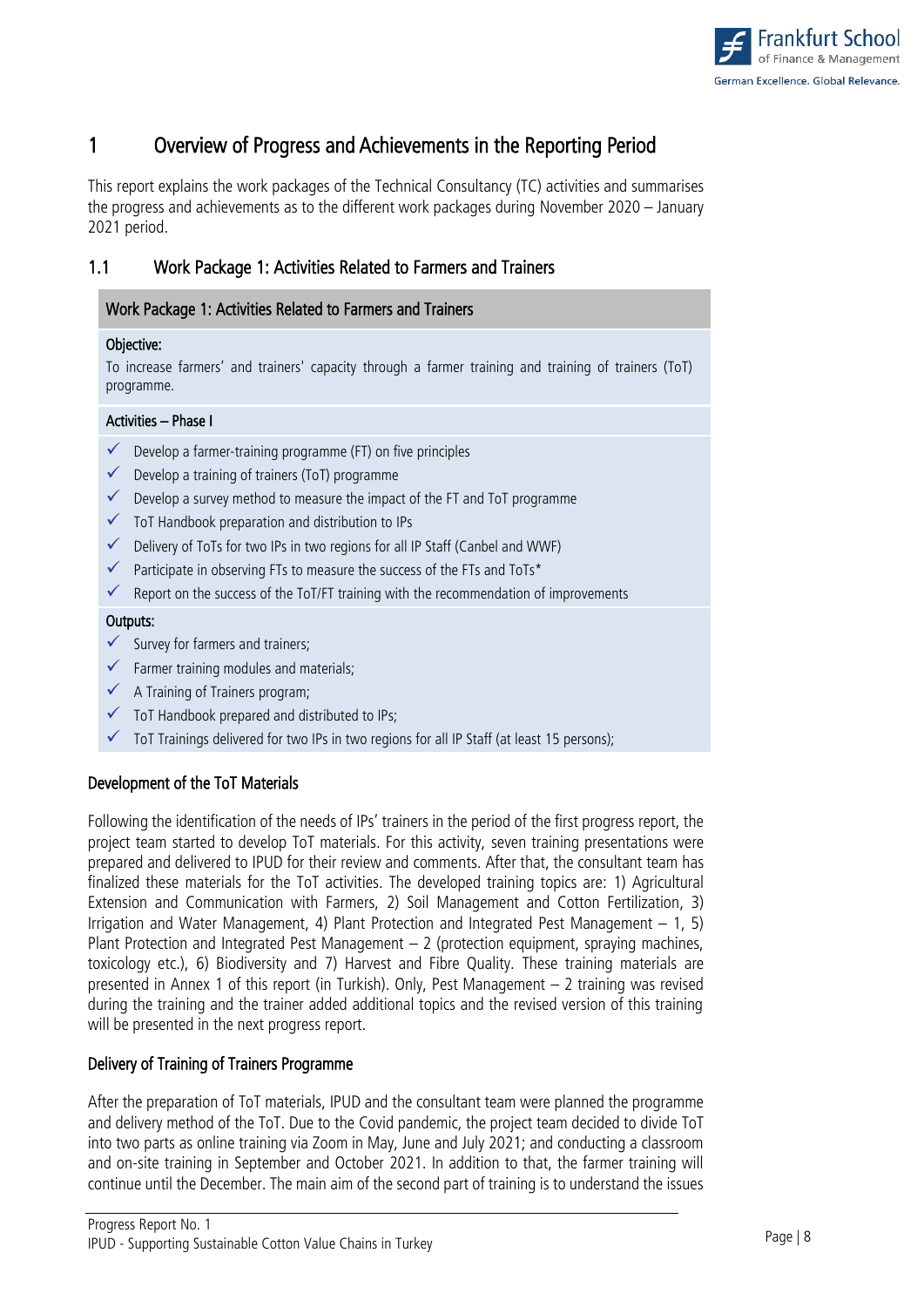

and problems the field facilitators experienced within their field activities and solve these problems that they faced.

The online ToT programme was started on the  $20<sup>th</sup>$  of May with Agricultural Extension and Communications with the Farmers training. Following that the other technical training was delivered to the participants and the last ToT session is expected to be finalized on the 2<sup>nd</sup> of July. Approximately 20 participants were participated to each training session from Canbel, WWF, Doktar, GAP Regional Administration and Progen Seed. In Annex 2, the calendar of the ToT programme is presented. The videos of the training sessions (in Turkish) can be accessible from the below links:

#### Session 1: Agricultural Extension and Communication with Farmers / Soil Management and Cotton Fertilization:

<https://drive.google.com/file/d/1eYfpKoLA1VwCgaGHTcHprsTMcXGix9KZ/view?usp=sharing>

#### Session 2: Soil Management and Cotton Fertilization / Irrigation and Water Management:

<https://drive.google.com/file/d/1cHL453kOG8qjAYTVfMMIRCgBjZsXTbZP/view?usp=sharing>

#### Session 3: Irrigation and Water Management / Plant Protection and IPM:

<https://drive.google.com/file/d/1CGs18nHSp9i-oqFAV1gGjRJS61LaBP7v/view?usp=sharing>

#### Session 4: Plant Protection and IPM:

<https://drive.google.com/file/d/1FGY2iRRbTczZYfZbiCHL11m25eC6rHhE/view?usp=sharing>

Session 5 – Part 1: Plant Protection and IPM[: https://drive.google.com/file/d/1mSkyTG-](https://drive.google.com/file/d/1mSkyTG-Qxr7iJjSGdP4jI8QUa_yqNp29/view?usp=sharing)[Qxr7iJjSGdP4jI8QUa\\_yqNp29/view?usp=sharing](https://drive.google.com/file/d/1mSkyTG-Qxr7iJjSGdP4jI8QUa_yqNp29/view?usp=sharing)

#### Session 5 – Part 2: Plant Protection and IPM:

<https://drive.google.com/file/d/1d9xmUsEB0AR5cHojs6ahdtFsK7BXR0NJ/view?usp=sharing>

#### Session 6: Plant Protection and IPM / Biodiversity Part 1:

<https://drive.google.com/file/d/1NPeOseUn1yv41EdpBvHlPnqJ0vKrcjTw/view?usp=sharing>

#### Session 6: Plant Protection and IPM / Biodiversity Part 2:

<https://drive.google.com/file/d/1fClvCX4OyBGKML5B9GCbLUGRQSiq0PvR/view?usp=sharing>

Session 7: Harvest and Fibre Quality: This Will be delivered on the  $2^{nd}$  of July and presented in the next progress report.

#### Farmer Training

The IPUD and consultant team had discussions about the format of farmer training. In these discussions, it is decided that to develop informative booklets includes all BCI princples together as farmer training material. The printed versions of these booklets will be distributed to the farmers while the PDF version will be accessible from the IPUD website. The consultant team prepared the draft versions of these brochures and sent them to IPUD for their review in July 2021. Following the revisions according to the IPUD's comments, the training materials will be finalized and distributed to the BCI farmers through field facilitators.

#### Development of Survey Method to Evaluate the Impact of ToT and Farmer Training

For the ToT programme, the consultant team was designed and has been using two types of surveys to measure the impact of the training on the participants' knowledge and receive feedback from the participants on the trainer and training material. These surveys are collected at the end of each training session and will be analysed and shared within the next progress report upon the completion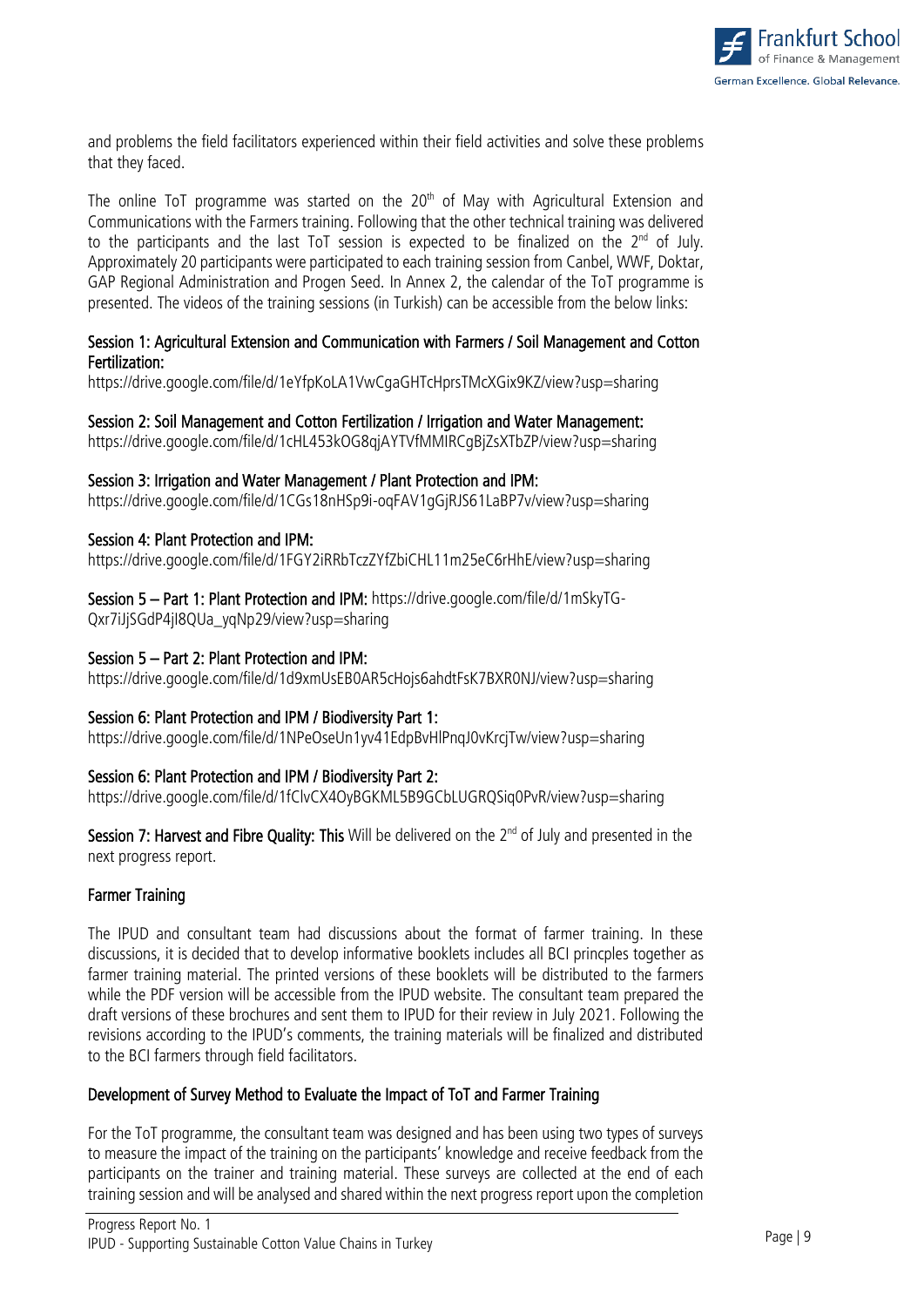

of ToT sessions.

#### Participate in observing FTs to measure the success of the FTs and ToTs

This activity of Work Package 1 is not started within this reporting period and it is expected to be completed in July or August 2021. Following the completion of the ToT sessions and distribution of farmer training materials, the experts of the consultant team will visit farmers together with the field facilitators and both measure the impact of ToT and FT and give recommendations to the field facilitators on the field.

#### ToT Handbook Preparation and Distribution to IPs

The consultant team has started to develop the ToT handbook within June 2021. Currently, the first two chapters (Soil and Irrigation) of the handbook were completed and the handbook is expected to be finalized in the third week of July following the completion of ToT sessions. These handbooks will be a referral book for the field facilitators and will cover all information delivered within the Training of Trainers sessions.

### <span id="page-7-0"></span>1.2 Work Package 2: Activities Related to Ginners

#### Work Package 2: Activities Related to Ginners

#### Objectives:

Develop the capacity of ginners to enable them to meet and adhere to the Better Cotton Standards, and improve their standards in terms of lint quality, health and safety, traceability and process management, structural ginning improvements and ways to finance their improvements.

#### Activities:

- Develop a ginner training programme
- Develop a survey method to measure the impact of the ginner training programme
- Assess ten ginners on health & safety, fibre quality-related issues, traceability and process management, structural ginning improvement needs and ways to finance their improvements;
- Assessment report on health & safety, fibre quality-related issues, traceability and process management, structural ginning improvement needs and ways to finance their improvements of ten ginners
- Assessment report improvement needs for ten ginners
- Hold a general recruiting and training event to raise awareness among ginners on relevant topics (Izmir)
- One-to-one advisory services for selected ten BC ginners
- Report on one-to-one advisory services provided to ten ginners
- Report on general advisory on ginner activities successes and improvement suggestions

#### Outputs:

- $\checkmark$  Ginners training programme modules and materials developed and accepted by EBRD and IPUD;
- ✓ Assessment Report on health & safety, fibre quality-related issues, traceability and process management, structural ginning improvement needs and ways to finance their improvements of ten ginners;
- Assessment Report on improvement needs for ten ginners;
- Report on one-to-one advisory services provided to ten ginners (including a note on required structural ginning improvements /Capex investments and financing developed and discussed with ginners);
- Report on general advisory on ginner activities successes and improvement suggestions

#### Assessment of the Ginners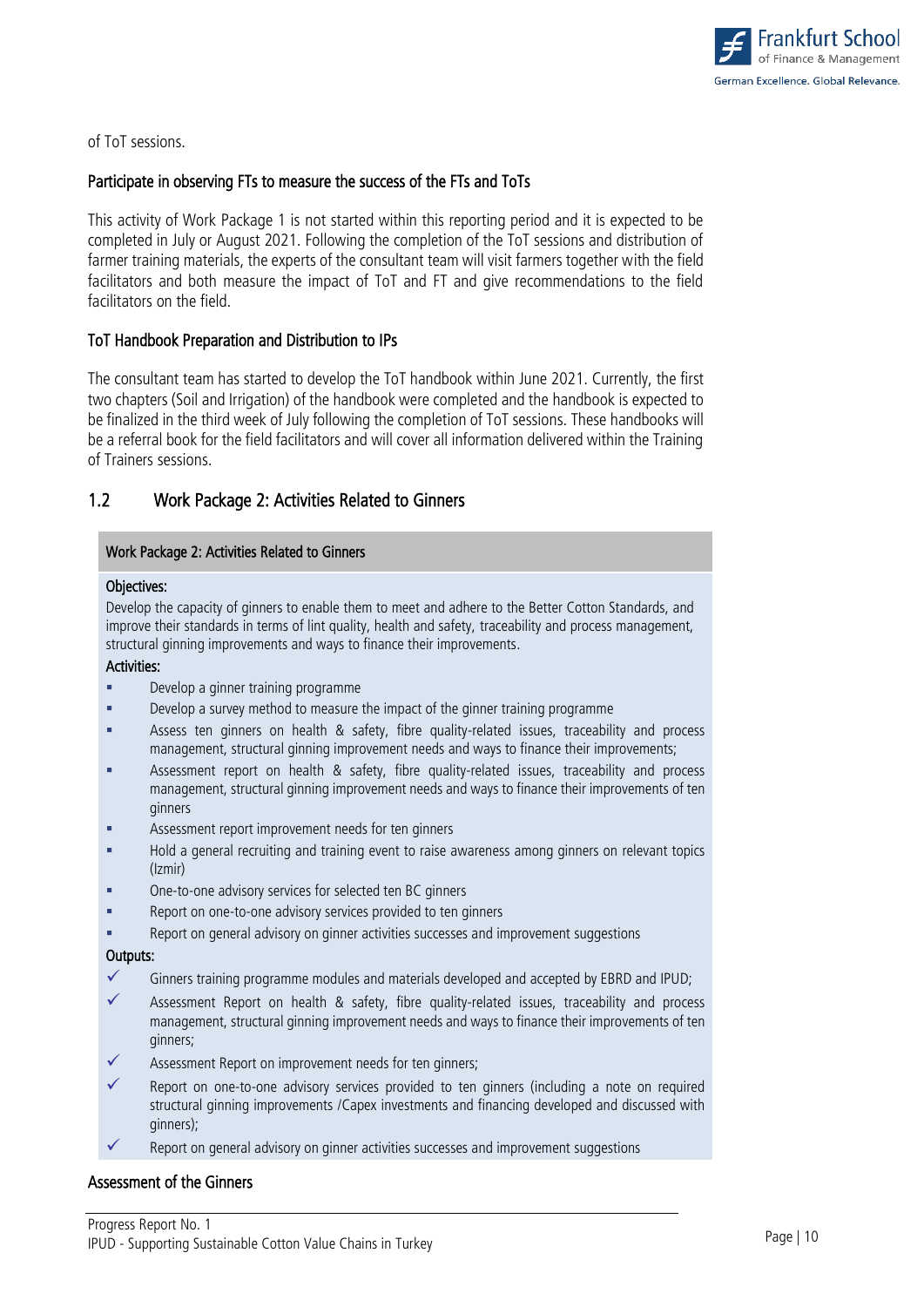

Activities related to ginners was started within this reporting period with the assessment of selected 21 ginners. For this purpose, the consultant team created a comprehensive survey (Annex 3, in Turkish) with 68 different questions on 9 main topics. The individual answers given to the Ginner Needs Assessment Survey is also presented in Annex 4 (in Turkish).

#### Assessment Report

Following the completion of the surveys, the ginning experts of the consultant team analysed the given answers in-depth and evaluated them in nine main topics. The selected topics for the assessment of these ginners are:

- General information
- Technical Staff
- Health & Safety
- **Exercise** Fire Hazard
- Ginning, Storing and Quality
- Certified Seed Sales
- Sustainability, Traceability and Process Management
- Fibre Cotton Marketing and
- Finance.

The assessment report was finalized in June 2021 and can be found in Annex 5 (in Turkish).

#### Ginner Training Programme

After the identification of the current situation and needs of the ginners, the consultant team started to develop a ginner training programme to increase their capacity in technical staff, health & safety, fire hazard, ginning, storage and quality, sustainability, traceability, process management, fibre cotton marketing, structural gining improvements and financial instruments to finance the improvements.. The development of this material is ongoing within the reporting period and expected to be finalized in July 2021. Following the development of training material, a ginner training event will be organized in July or August 2021.

#### One-to-one Advisory Services

Selection of ginners for and the delivery of one-to-one advisory service activities will begin in the next reporting period following the ginner training event.

### <span id="page-8-0"></span>1.3 Work Package 3: Activities Related to Pilot Farms

#### Work Package 3: Activities Related to Pilot Farms

#### Objectives:

Set up pilot farms to demonstrate good practices and their benefits to the farmers.

#### Activities – Phase I:

- Support IPs on developing pilots' subjects and selection of demo plots in 4 farmers in 2 different villages
- Develop a survey method to measure the impact of the pilots
- Setting up demo farms (4 farmers/demo plants in 2 different villages) & delivery of on-farm practical training to cover and demonstrate aspects of good practice in cotton growing.
- Create a model in pilot villages by mapping four pilot farmers' water, biodiversity and soil resources and support IPs on how to replicate the activity in other farms
- Follow & support piloting farmers
- Participate in observing pilots measure the success of the pilots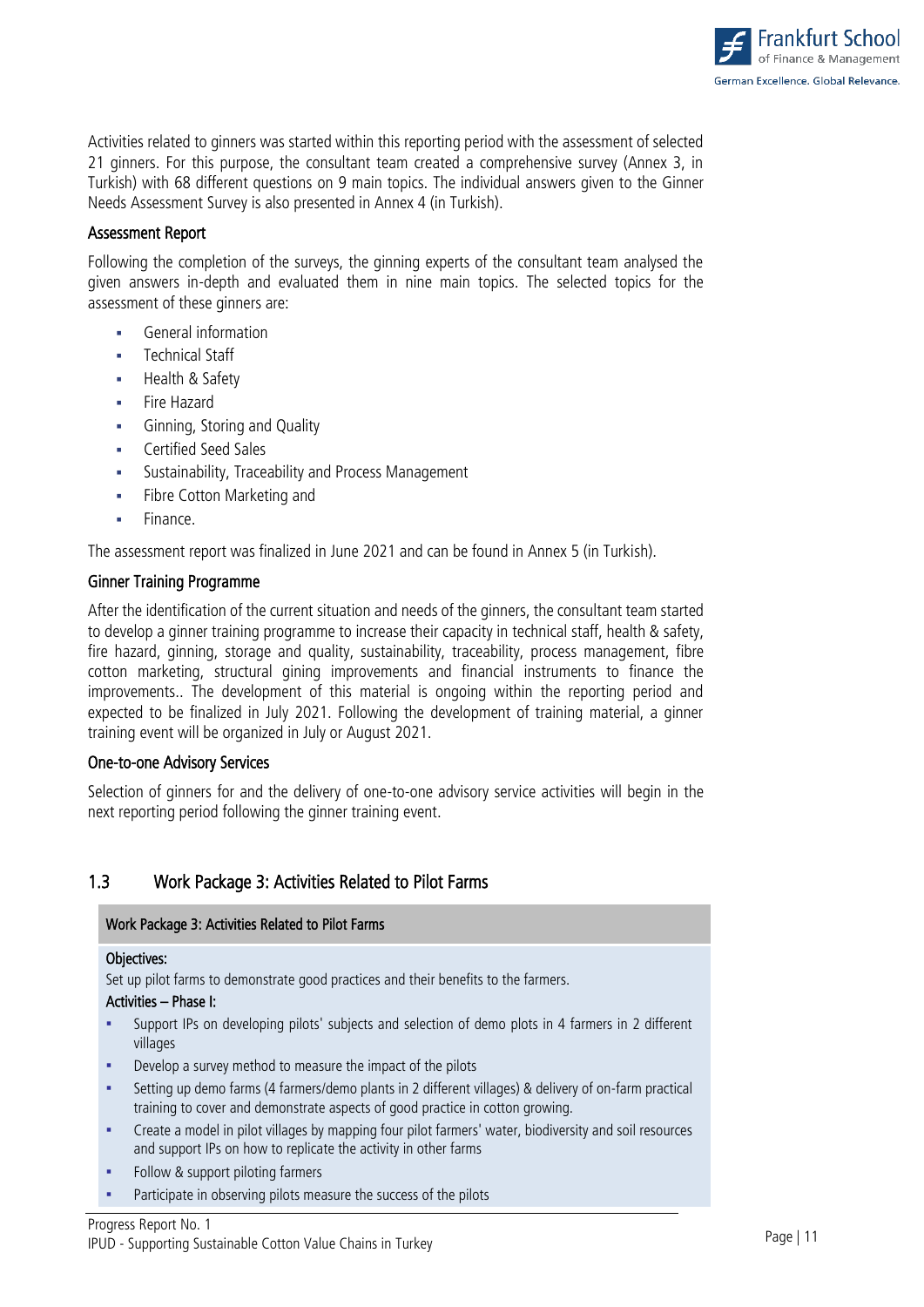

- Report on the success of the pilot farms with the recommendation of improvements
- A report on the resources mapped in two pilot villages and four pilot farmers

#### Outputs – Phase I:

- $\checkmark$  Mapping methodology (water, soil and biodiversity) for IPs delivered and accepted by the EBRD;
- ✓ Set-up and operation of 4 pilot farms in 2 IPs. A report on the success of the pilots with recommendations of improvements
- A report completed with resources mapped in two pilot villages and four pilot farmers;
- $\checkmark$  A report on the success of the FT & ToT programme with recommendations for improvement;

#### Selection of Pilot Farmers

Within the reporting period, the pilot farms activity was started with the selection of pilot farms. Each IP selected two farmers for pilots and two farmers in Aydin Soke district and two farmers in Izmir Bergama district were selected. However, one of the pilot farmers in Soke district decided to leave our project after IPUD purchase the seeds for this farmer and our biodiversity expert completed the field analyses. This farmer, was replaced with another farmer within the same district.In each region, one of the selected farmers has degraded land and long-term activities to rehabilitate these areas were designed.

#### Pilot Activities

Following the selection of the farmers, the pilot activities and were designed together with the IPUD team and IPs. Each identified activity covers a BCI principle starting from the soil preparation to harvest. Finalized activities for the pilot farms is presented in the below table.

| <b>Activity</b>                              | Method                                                                        | <b>Situation</b>                                                                                                                                                                                                                                         |
|----------------------------------------------|-------------------------------------------------------------------------------|----------------------------------------------------------------------------------------------------------------------------------------------------------------------------------------------------------------------------------------------------------|
| Soil<br>Preparation                          | Reduce Tillage -<br>Ridgeplanting                                             | Due to being late on the selection of pilot farms,<br>this activity cannot be conducted. Thus, the<br>current soil preparation activities of the farmers<br>will be taken into consideration and this data will<br>be used as a basis for future trials. |
| Seed<br>Selection                            | Selection of the proper<br>seed variety                                       | Suitable seeds were identified and bought. In the<br>areas with water shortages, drought-resistant<br>varieties were chosen.                                                                                                                             |
| Sowing                                       | Sowing with a pneumatic<br>sowing machine                                     | Sowing density was identified as 76 x 7.<br>However, the farmers sowed the crops with 76 x 4<br>density. Thus, thinning will be conducted.                                                                                                               |
| Soil Analysis<br>and<br><b>Fertilization</b> | Soil analysis and<br>calculation                                              | Soil analyses were completed and the fertilizer<br>requirements identified. Farmers have been<br>monitoring for fertilization activities.<br>Foliar humic acid will be tried within the pilots.                                                          |
| <b>Topping</b>                               | Trying topping against the<br>taller plant growth.                            | Drought resistant varieties have a tall plant<br>growth problem. The top growing points of these<br>varieties will be removed at the desired height.                                                                                                     |
| Weeding                                      | Mechanical / hand hoeing                                                      | Will be done in relevant time.                                                                                                                                                                                                                           |
| <b>Irrigation</b>                            | Calculation of irrigation<br>requirement, measurement<br>of actual irrigation | Drip irrigation will be tried in Bergama and flood<br>irrigation will be tried in Söke. Water requirement<br>calculations will be made for both regions.                                                                                                 |

#### <span id="page-9-0"></span>Table 1. Pilot activities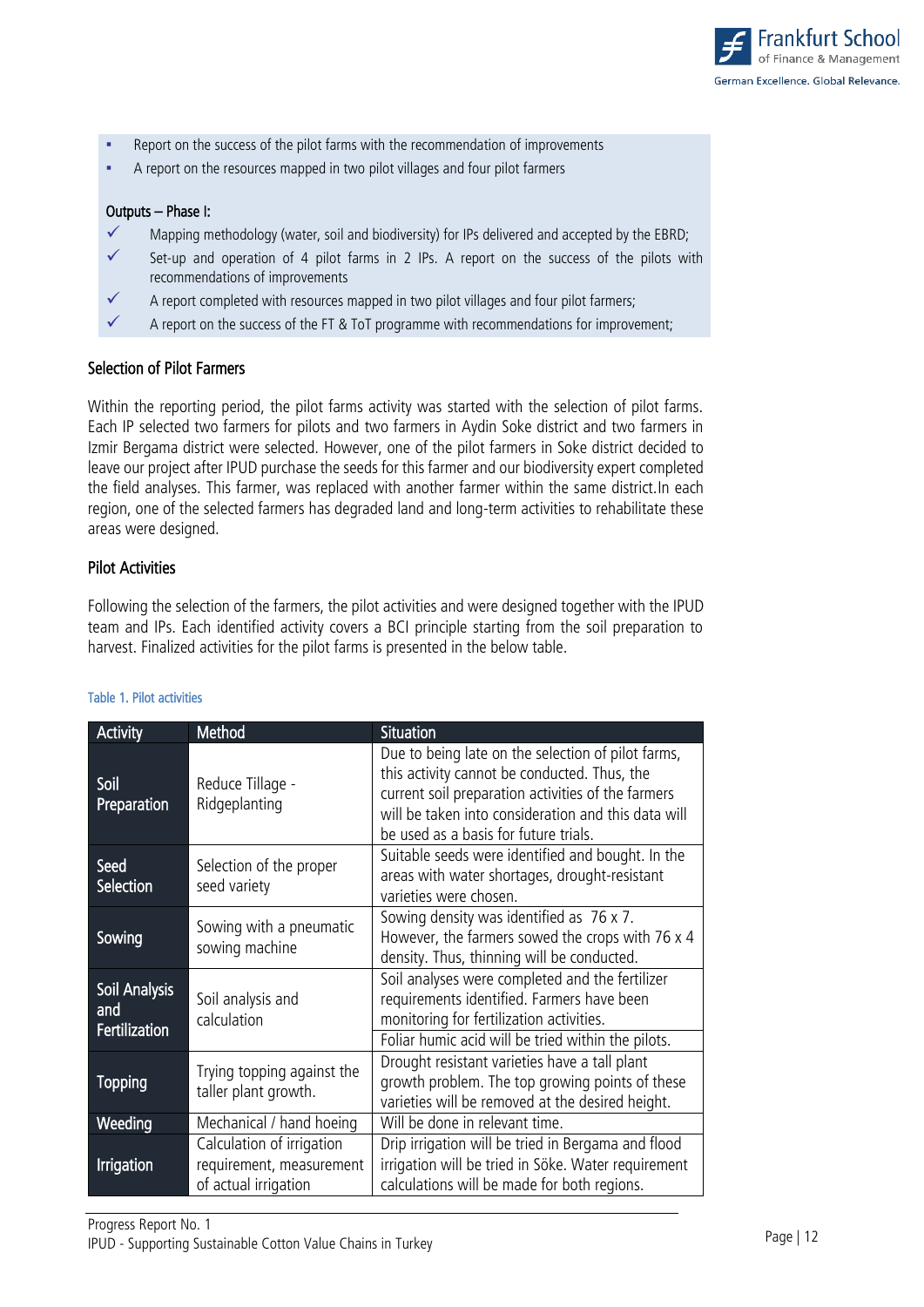

|                                     | amount, application to<br>reduce the water use.                             | Methods for physical water calculation in flood<br>irrigation and drip irrigation are being<br>investigated. Irrigation differences between the<br>field with and without soil moisture sensors will |
|-------------------------------------|-----------------------------------------------------------------------------|------------------------------------------------------------------------------------------------------------------------------------------------------------------------------------------------------|
|                                     |                                                                             | also be monitored through the installation of a<br>water meter.                                                                                                                                      |
|                                     |                                                                             | Water samples for quality analyses were delivered<br>to the laboratory.                                                                                                                              |
| Pest and<br><b>Disease</b>          | Biological pest<br>management agents and                                    | Early warning systems with algorithms and trap<br>cameras were installed into the fields. The pest<br>population is monitoring in real-time.                                                         |
| Control                             | early warning systems.                                                      | Price offer requested from a company for<br>biological pest management agents and expecting<br>their offer.                                                                                          |
| Harvest and<br><b>Fibre Quality</b> | Defoliant application at<br>the right time and<br>techniques before harvest | Most suitable options will be monitored.                                                                                                                                                             |
| Farm<br>Accounting                  | Calculation of the<br>production costs                                      | Frankfurt School will calculate the production cost<br>and income through their methodology.                                                                                                         |

In Annex 6, the activities done by the farmers and in Annex 7, the estimated budget within the reporting period for pilots is presented.

### Digital Solutions

In addition to the activities, digital solutions are also used within the pilot farms. For this purpose, the IPUD and consultant team had meetings with the technology service providers and identified a solution. These solutions consist of 2 physical weather stations, 6 virtual weather stations, 8 feromone traps, 4 colour traps and 2 soil sensors were installed in the pilot fields. Through these systems, current weather data, weather forecasts, early climate, disease and pest warnings, irrigation and soil salinity monitoring activities are done. After installation of the system, the representatives of the providers were delivered training to IPUD, expert team and farmers. The system is currently operative and these parameters are monitored frequently.



**Figure 1. Clasroom and field training on the used digital solutions.**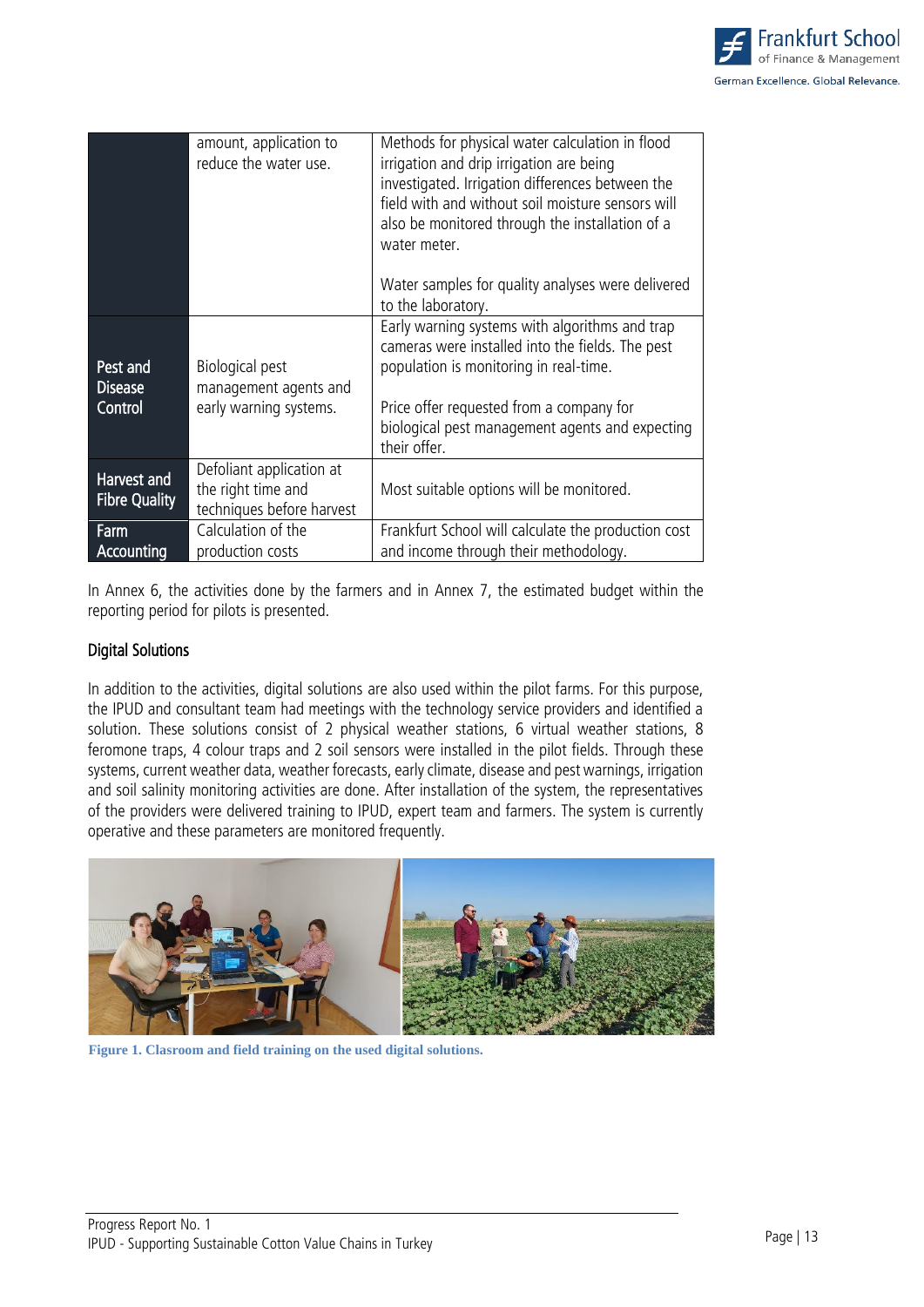

### Mapping of Agricultural Resources in Pilot Farms

To map the agricultural resources and biodiversity, the consultant team conducted a two-week field mission in April and May 2021. In these visits, the experts were surveyed around the pilot farms, identified the other species and evaluated the biodiversity, analysed the resources that affect the production and prepared a comprehensive draft report on these analyses. This draft is shared with the IPUD in July 2021 and following the comments and suggestions will be completed. The draft version of this report is presented in Annex 8 (in Turkish). The maps for soil type and water resources will be prepared in August 2021 after the field visits of our project experts.

### <span id="page-11-0"></span>1.4 Work Package 4: Activities Related to IPs

#### Work Package 4: Activities Related to IPs

#### Objectives:

Support the IPs on the Continuous Improvement Plan design, selection of sustainability hotspots, and mapping agricultural resources.

#### Activities – Phase I:

- Determining the sustainability hotspots in the regions where IPs work in to support them designing a Continuous Improvement Plan
- One-to-one capacity-building support to IPs & Design of Continuous Improvement Plan (CIP) on training priorities.
- Develop methodology on how to map agricultural resources, including water, biodiversity and soil
- Regular follow-up and observation of CIPs
- A report prepared for the usability of CIP for a total of four Producer Units.

#### Outputs – Phase I:

Sustainability hotspots will be chosen and Continuous Improvement Programs (CIP) designed for two Producer Unit managers (PUs) per IP; the total of four PUs will receive CIP; a report prepared for the usability of CIP.

#### Determining Sustainability Hotspot

To determine sustainability hotspots, the consultant team, IPUD and IPs, divided the activity province and districts into sub-regions. Following that, the potential data points were identified. But, due to the lack of local-level data, the project team decided to analyse sustainable hotspots, through expertbased surveys and IPs filled these surveys for each identified sub-regions. The IP in the Soke district completed the Survey but for the Manisa and Izmir provinces, it is still filled by the responsible IP. The result of the sustainability hotspots analyses are transferred to Google Custom Maps and sustainability topics for the identified region is demonstrated in this system. The links to access sustainability maps of the Soke district is presented below:

#### Sustainability and BCI Principles:

[https://www.google.com.tr/maps/d/viewer?mid=1osrSKsDn9xtF71eZg4Sb0k6yPAKLy53o&ll=37.67](https://www.google.com.tr/maps/d/viewer?mid=1osrSKsDn9xtF71eZg4Sb0k6yPAKLy53o&ll=37.673133471842405%2C27.367831050000007&z=11) [3133471842405%2C27.367831050000007&z=11](https://www.google.com.tr/maps/d/viewer?mid=1osrSKsDn9xtF71eZg4Sb0k6yPAKLy53o&ll=37.673133471842405%2C27.367831050000007&z=11)

#### Principle 1 – Plant Protection:

https://www.google.com.tr/maps/d/edit?mid=1nmTODoH3CZ9Bkk2kgIx4bO6pRSULXiro&usp=sha ring

Principle 2 – Irrigation: [https://www.google.com.tr/maps/d/edit?mid=1REER4vwYMIN0E2bJc-](https://www.google.com.tr/maps/d/edit?mid=1REER4vwYMIN0E2bJc-FrnU8tCqkxEdBK&usp=sharing)[FrnU8tCqkxEdBK&usp=sharing](https://www.google.com.tr/maps/d/edit?mid=1REER4vwYMIN0E2bJc-FrnU8tCqkxEdBK&usp=sharing)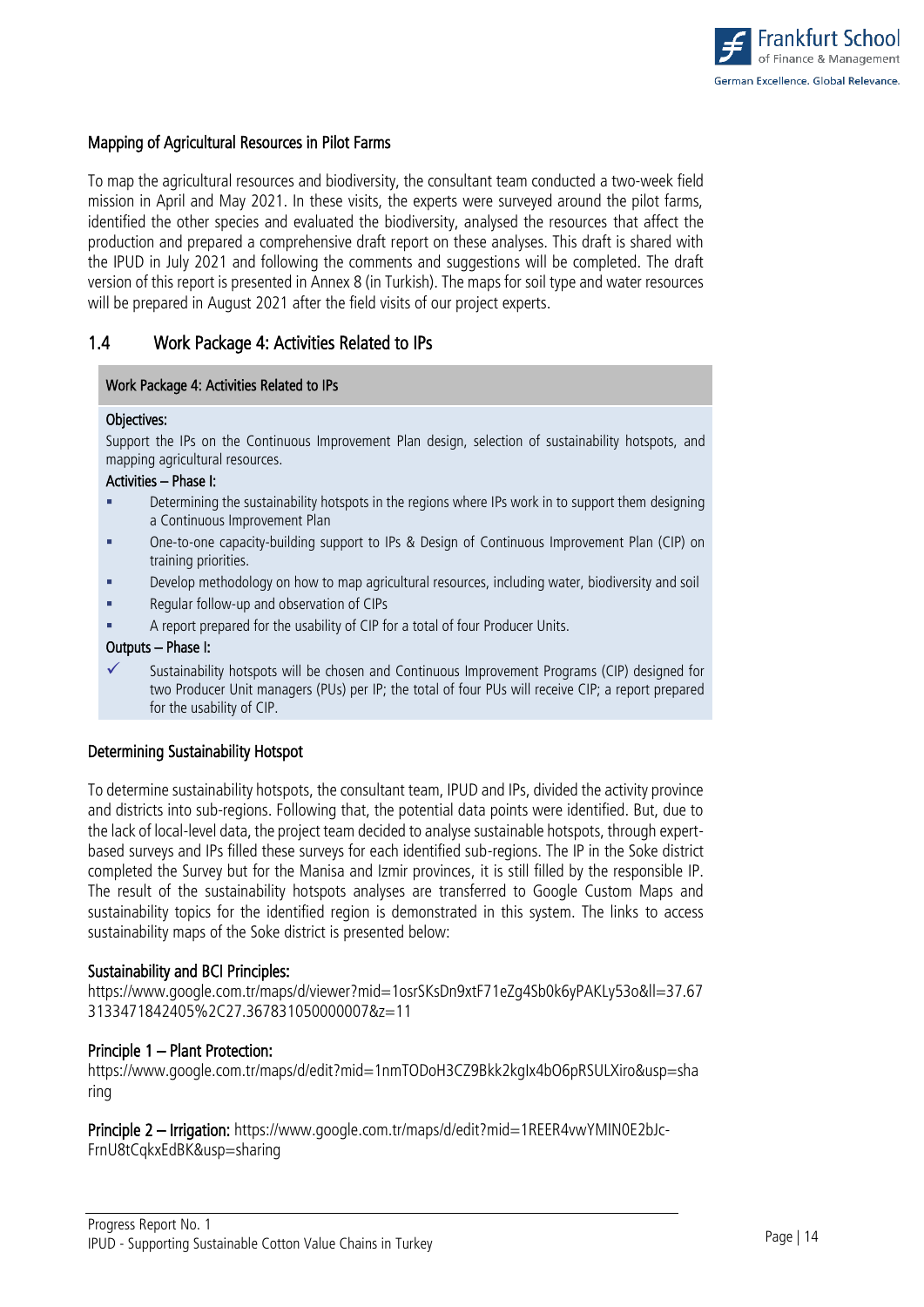

#### Principle 3 – Soil:

[https://www.google.com.tr/maps/d/edit?mid=1jWZL7omYYCsQeCNyagcTjtyqciOJaGm2&usp=shari](https://www.google.com.tr/maps/d/edit?mid=1jWZL7omYYCsQeCNyagcTjtyqciOJaGm2&usp=sharing) [ng](https://www.google.com.tr/maps/d/edit?mid=1jWZL7omYYCsQeCNyagcTjtyqciOJaGm2&usp=sharing)

#### Principle 4 – Biodiversity:

<https://www.google.com.tr/maps/d/edit?mid=1PfHcxPaBoscw0Of78g8Zgxxb3uaiElL-&usp=sharing>

#### Principle 5 – Harvest and Fibre Quality:

[https://www.google.com.tr/maps/d/edit?mid=1XP2KnZ7\\_KM8gcSxyzZToATCrjnu9BkMG&usp=sha](https://www.google.com.tr/maps/d/edit?mid=1XP2KnZ7_KM8gcSxyzZToATCrjnu9BkMG&usp=sharing) [ring](https://www.google.com.tr/maps/d/edit?mid=1XP2KnZ7_KM8gcSxyzZToATCrjnu9BkMG&usp=sharing)



**Figure 2. Soke district sustainable hotspot map for BCI principles.**

#### <span id="page-12-0"></span>Continuous Improvement Plans (CIPs)

Within the reporting period, the consultant team evaluated the previous and current CIPs of the IPs and identified the problems that they faced. According to these analyses, IP responsible for the Soke region, WWF, does not experience any problems with the implementation and monitoring of the CIP. The only problem observed in the WWF's CIP is the activities are named as ongoing other projects of WWF. The names of these activities is will be revised according to the respective BCI principle. In the case of CANBEL, it was identified that they do not have any solid methodology to monitor and evaluate the impact of the current CIP. The consultant team were determined the indicators and data resources to evaluate these activities and presented them to CANBEL: During the project period, the consultant team will monitor the WWF and CANBEL's CPIs and design a new activity by considering the results of hotspot analyses.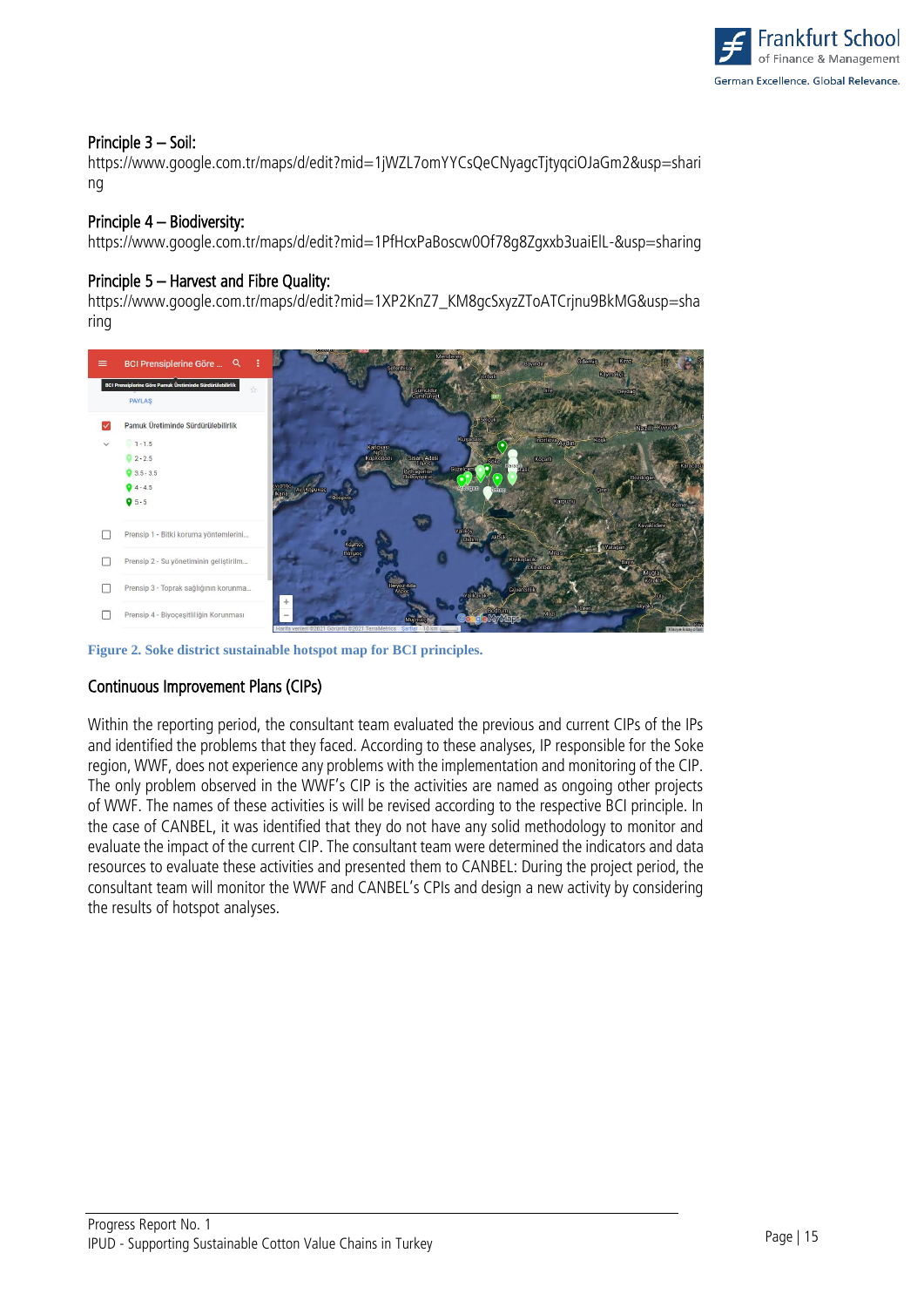# 1.5 Progress on the Project Workplan

<span id="page-13-0"></span>

| $N^{\circ}$             |                                                                                        |               |               |        |        |        |        |          |               |               |
|-------------------------|----------------------------------------------------------------------------------------|---------------|---------------|--------|--------|--------|--------|----------|---------------|---------------|
|                         | <b>Activities</b>                                                                      | <b>Nov-20</b> | <b>Dec-20</b> | Jan-21 | Feb-21 | Mar-21 | Apr-21 | $May-21$ | <b>Jun-21</b> | <b>Jul-21</b> |
| $\mathsf{A}$            | Activities related to Farmers/ToT                                                      |               |               |        |        |        |        |          |               |               |
| $A -$                   | Develop a farmer-training programme (FT)<br>on five principles                         |               |               |        |        |        |        |          |               |               |
| $A -$<br>1.2            | Develop a training of trainers (ToT)<br>programme                                      |               |               |        |        |        |        |          |               |               |
| $A -$<br>1.3            | Develop a survey method to measure the<br>impact of the FT and ToT programme           |               |               |        |        |        |        |          |               |               |
| $A -$<br>1.4            | ToT Handbook preparation and distribution<br>to IPs                                    |               |               |        |        |        |        |          |               |               |
| $A -$<br>1.5            | Delivery of ToTs for two IPs in two regions<br>for all IP Staff (Canbel and WWF)       |               |               |        |        |        |        |          |               |               |
| $A -$<br>1.6            | Participate to observe FTs to measure the<br>success of the FTs and ToTs*              |               |               |        |        |        |        |          |               |               |
| $A-$<br>1.7             | Report on the success of the ToT/FT<br>trainings with recommendation of<br>improvments |               |               |        |        |        |        |          |               |               |
| $A -$<br>$\overline{2}$ | Activities related to ginners                                                          |               |               |        |        |        |        |          |               |               |
| $A -$<br>2.1            | Develop a ginner training programme                                                    |               |               |        |        |        |        |          |               |               |
| $A -$<br>2.2            | Develop a survey method to measure the<br>impact of the ginner training programme      |               |               |        |        |        |        |          |               |               |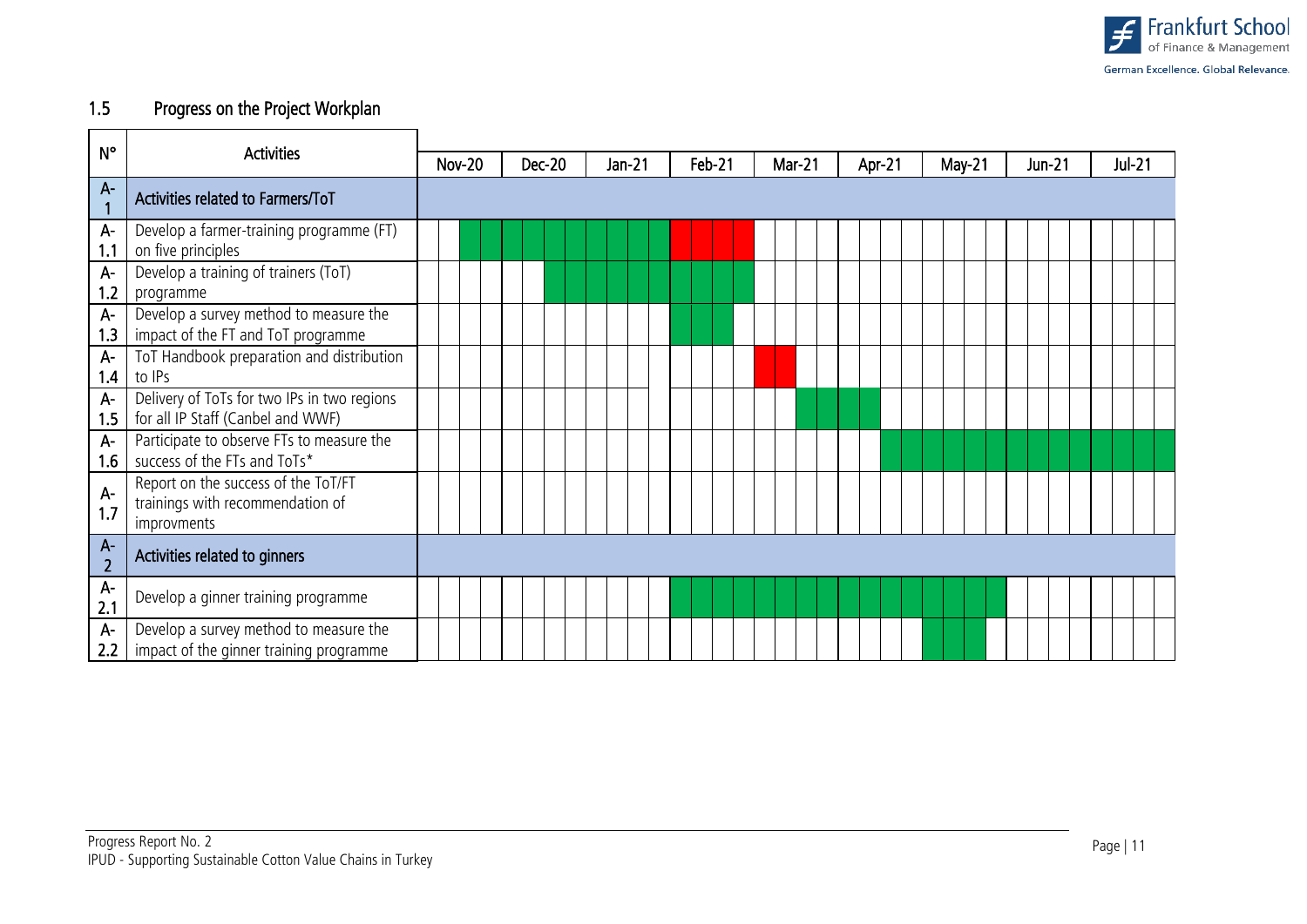| $N^{\circ}$             |                                                                                                                                     |               |               |          |  |        |  |        |  |        |          |  |          |  |  |          |  |
|-------------------------|-------------------------------------------------------------------------------------------------------------------------------------|---------------|---------------|----------|--|--------|--|--------|--|--------|----------|--|----------|--|--|----------|--|
|                         | <b>Activities</b>                                                                                                                   | <b>Nov-20</b> | <b>Dec-20</b> | $Jan-21$ |  | Feb-21 |  | Mar-21 |  | Apr-21 | $May-21$ |  | $Jun-21$ |  |  | $Jul-21$ |  |
| $A -$<br>2.3            | Assess ten ginners on health & safety, fibre<br>quality related issues, process management,<br>structural ginning improvement needs |               |               |          |  |        |  |        |  |        |          |  |          |  |  |          |  |
| $A -$<br>2.4            | Assessment report on health & safety, fibre<br>quality related issues, process management<br>conditions of ten ginners              |               |               |          |  |        |  |        |  |        |          |  |          |  |  |          |  |
| $A -$<br>2.5            | Assessment report on structural ginning<br>improvement needs for ten ginners                                                        |               |               |          |  |        |  |        |  |        |          |  |          |  |  |          |  |
| $A -$<br>2.6            | Hold a general recruiting and training event<br>to raise awareness among ginners on<br>relevant topics (Izmir)                      |               |               |          |  |        |  |        |  |        |          |  |          |  |  |          |  |
| A-<br>2.7               | One-to-one advisory services for selected<br>ten BC ginners                                                                         |               |               |          |  |        |  |        |  |        |          |  |          |  |  |          |  |
| $A -$<br>2.8            | Report on one-to-one advisory services<br>provided to ten ginners                                                                   |               |               |          |  |        |  |        |  |        |          |  |          |  |  |          |  |
| $A -$<br>2.9            | Report on general advisory on ginner<br>activities successes and improvement<br>suggestions                                         |               |               |          |  |        |  |        |  |        |          |  |          |  |  |          |  |
| $A -$<br>$\overline{3}$ | <b>Activities Related to Pilot Farms</b>                                                                                            |               |               |          |  |        |  |        |  |        |          |  |          |  |  |          |  |
| $A -$<br>3.1            | Support IPs on developing pilots subjects<br>and selection of demo plots in 4 farmer in 2<br>different villages                     |               |               |          |  |        |  |        |  |        |          |  |          |  |  |          |  |
| $A -$<br>3.2            | Develop a survey method to measure the<br>impact of the on-farm practical training<br>programme                                     |               |               |          |  |        |  |        |  |        |          |  |          |  |  |          |  |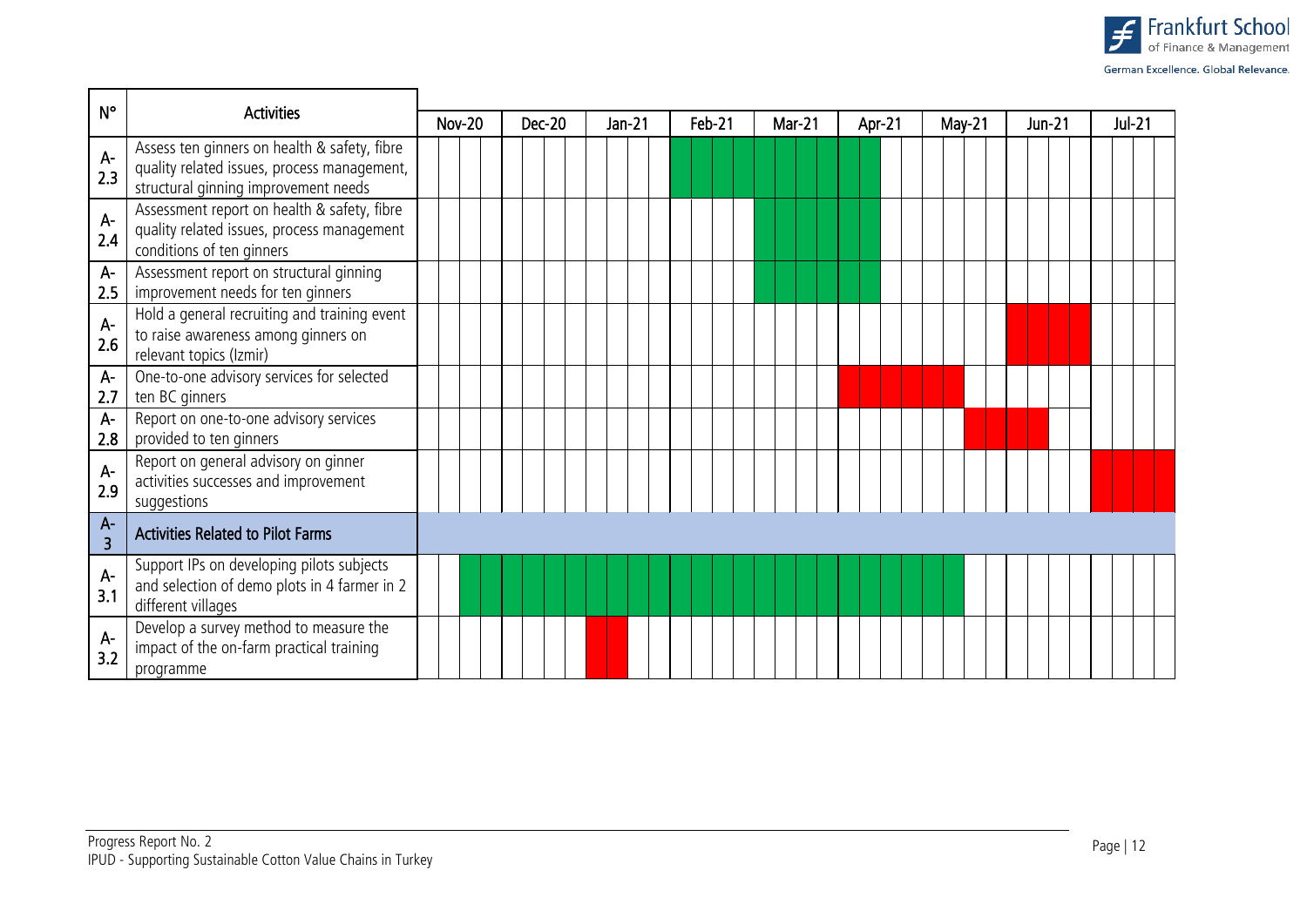| $N^{\circ}$             | <b>Activities</b>                                                                                                                                                                            |               |  |               |  |          |  |        |  |        |  |        |  |        |  |          |  |  |          |  |
|-------------------------|----------------------------------------------------------------------------------------------------------------------------------------------------------------------------------------------|---------------|--|---------------|--|----------|--|--------|--|--------|--|--------|--|--------|--|----------|--|--|----------|--|
|                         |                                                                                                                                                                                              | <b>Nov-20</b> |  | <b>Dec-20</b> |  | $Jan-21$ |  | Feb-21 |  | Mar-21 |  | Apr-21 |  | May-21 |  | $Jun-21$ |  |  | $Jul-21$ |  |
| $A -$<br>3.3            | Setting up demo farms (4 farmers/demo<br>plants in 2 different villages) & delivery of<br>on-farm practical training to cover and<br>demonstrate aspects good practice in<br>cotton growing. |               |  |               |  |          |  |        |  |        |  |        |  |        |  |          |  |  |          |  |
| A-<br>3.4               | Create a model in pilot villages by mapping<br>4 pilot farmers' water, biodiversity and soil<br>resources and support IPs on how to<br>replicate the activity in other farms                 |               |  |               |  |          |  |        |  |        |  |        |  |        |  |          |  |  |          |  |
| $A -$<br>3.5            | Follow & support piloting farmers                                                                                                                                                            |               |  |               |  |          |  |        |  |        |  |        |  |        |  |          |  |  |          |  |
| $A -$<br>3.6            | Participate to observe pilots to measure the<br>succes of the pilots                                                                                                                         |               |  |               |  |          |  |        |  |        |  |        |  |        |  |          |  |  |          |  |
| $A -$<br>3.7            | Report on the success of the pilot farms<br>with recommendation of improvements                                                                                                              |               |  |               |  |          |  |        |  |        |  |        |  |        |  |          |  |  |          |  |
| A-<br>3.8               | A report on the resources mapped in two<br>pilot villages and four pilot farmers                                                                                                             |               |  |               |  |          |  |        |  |        |  |        |  |        |  |          |  |  |          |  |
| $A -$<br>$\overline{4}$ | <b>Activities Related to IPs</b>                                                                                                                                                             |               |  |               |  |          |  |        |  |        |  |        |  |        |  |          |  |  |          |  |
| А-<br>4.1               | Determining the sustainability hotspots in<br>the regions where IPs work in to support<br>them designing a Continuous Improvement<br>Plan                                                    |               |  |               |  |          |  |        |  |        |  |        |  |        |  |          |  |  |          |  |
| A-<br>4.2               | One-to-one capacity building support to IPs<br>& Design of Continious Improvement Plan<br>(CIP) on training priorities.                                                                      |               |  |               |  |          |  |        |  |        |  |        |  |        |  |          |  |  |          |  |